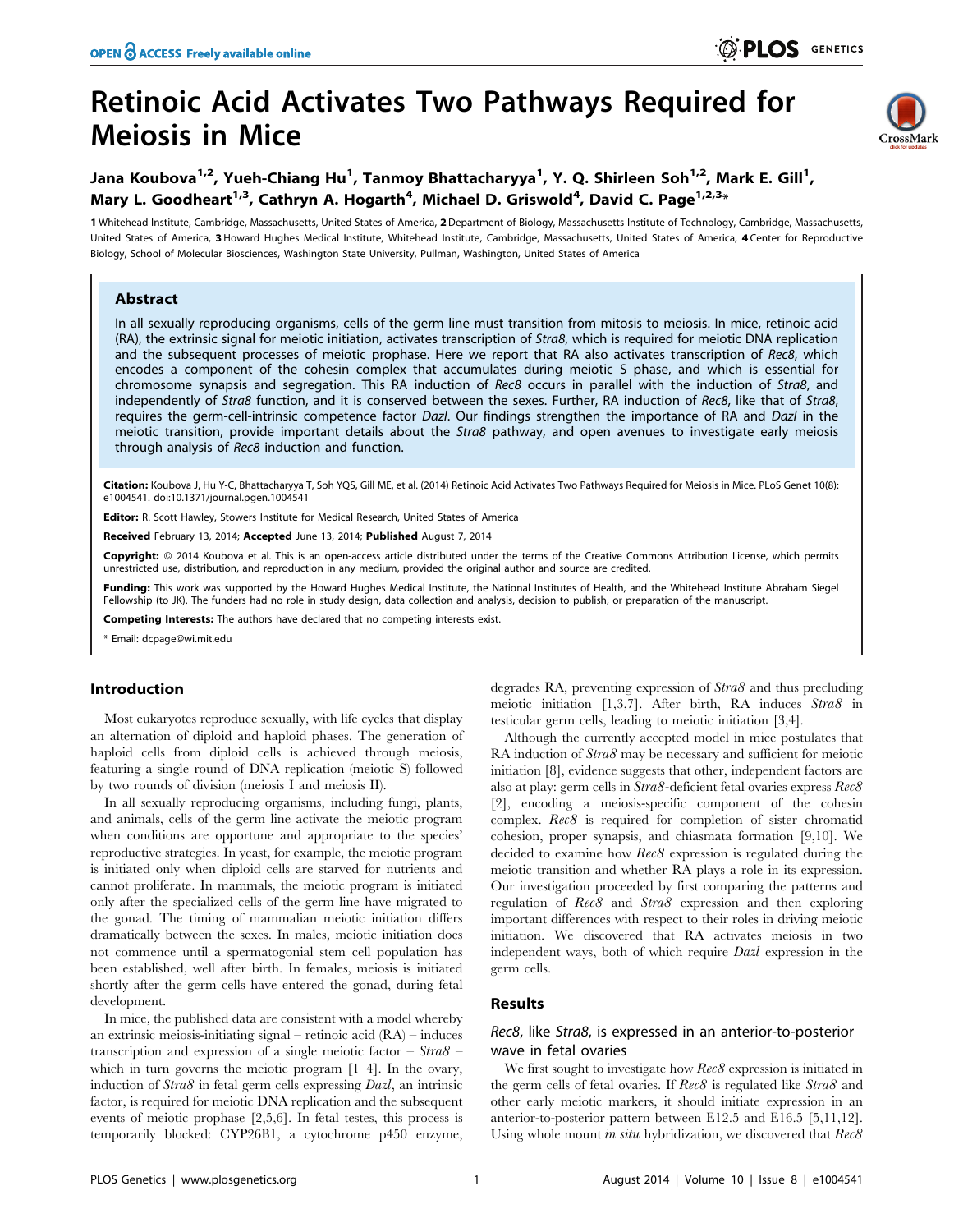## Author Summary

The transition from mitosis to meiosis is a defining feature of germ cells, the precursors of eggs and sperm. In mice, retinoic acid (RA), a vitamin A derivative, induces expression of the gene Stra8, which in turn is required for the first critical steps of meiosis. The timing of Stra8 expression in mammalian germ cells is influenced by an RA-degrading enzyme, CYP26B1, that is normally expressed in fetal testes to delay meiosis in males. It is unknown if Stra8 is RA's only meiosis-inducing target in germ cells or if other such genes are regulated by RA independently of Stra8. To investigate this question, we generated two lines of mice: Cyp26b1 mutants and Stra8 mutants. Our genetic experiments comparing germ cell development in these two mutants revealed a new RA target, Rec8. We demonstrate that Rec8 upregulation by RA occurs in the same temporal and spatial manner as Stra8, but Rec8 expression is independent of Stra8. Rec8, like Stra8, plays a critical role during early meiotic processes, suggesting that RA induces meiosis in at least two independent pathways. These findings expand our understanding of the gene regulatory network involved in meiotic initiation in mammals.

expression does unfold this way from E13.0 to E16.0 (Figure 1A). These findings suggested that  $Rec8$ , like Stra8, could be a target of RA signaling. Furthermore, since Dazl expression is required for ovarian germ cells to respond to RA signaling, perhaps, as with Stra8 expression, expression of Rec8 requires both DAZL and RA. We tested this new model (Figure 1B) in fetal ovaries, fetal testes and adult testes.

#### RA induces Rec8 in fetal ovaries

We examined if RA signaling was required for  $Rec8$  expression in the germ cells of fetal ovaries. We harvested ovaries at E12.5 and cultured them for two days in the presence of the RA receptor pan-antagonist BMS-204493 and then evaluated expression of both Stra8 and Rec8 using quantitative RT-PCR. BMS-204493 antagonizes all three RAR isotypes [13] and prevents RA signaling in fetal ovaries without killing the germ cells. We discovered that BMS-204493 dramatically lowered Rec8 expression, similar to Stra8 (Figure 2A), indicating that, in wild-type fetal ovaries, RA signaling is required for the germ cells to express Rec8. Taking these results together with our laboratory's previous finding that

Stra8-deficient fetal ovaries express Rec8 [2], we conclude that RA induces Rec8 in fetal ovaries independently of Stra8.

## In fetal testes, RA-mediated upregulation of Rec8 requires Dazl

We next considered whether RA regulation of  $Rec8$  expression resembles that of Stra8 in other respects. Germ cells in wild-type fetal testes express Stra8 when exposed to high levels of exogenous RA [3], but germ cells in *Dazl*-deficient testes do not [6]. Thus, during meiotic initiation, the germ cells must express *Dazl* in order to respond to RA signaling. We tested whether RA-mediated upregulation of  $Rec8$  expression similarly requires  $Dazl$ . We used quantitative RT-PCR to compare Rec8 expression levels in E12.5 Dazl-deficient testes cultured for two days with or without RA added to the medium (Figure 2B). We found that, unlike Stra8, Rec8 is expressed, albeit at very low levels, in wild-type and Dazldeficient testes. However, similarly to Stra8, Rec8 expression was significantly upregulated by RA treatment in wild-type but not Dazl-deficient testes (Figure 2B). Thus RA-induced upregulation of Rec8 in embryonic testes depends on Dazl.

## RA induces Rec8 expression in adult testes independently of Stra8

RA also regulates Stra8 expression and meiotic initiation in germ cells of postnatal testes [3,4]. We examined whether  $Rec8$ followed a similar pattern to Stra8 here as well. Since retinoic acid is a metabolite of vitamin A, vitamin A-deficient (VAD) mice can be used to evaluate the effects of dramatically reduced RA signaling on postnatal testes. We removed testes from several vitamin A-deficient adult males and VAD males with restored RA signaling (24 hours post RA injection) and evaluated Rec8 and Stra8 transcripts by quantitative RT-PCR. Like Stra8, Rec8 transcription was dramatically increased 24 hours after injection of RA (Figure 2C). These results demonstrate that RA regulates  $Rec8$ transcription in adult testes in vivo, as in fetal ovaries; this signaling event is shared between the sexes.

To test whether this  $Rec8$  upregulation in postnatal testes was Stra8-dependent, we examined Rec8 expression in Stra8-deficient, VAD testes before and after injection of RA. While the Stra8-deficient, RA-deficient VAD testes expressed very little Rec8, restoration of RA resulted in dramatically increased expression of Rec8 (Figure 2D). Thus, as in fetal ovaries, RA induces Rec8 expression in postnatal testes independently of Stra8.



Figure 1. In fetal ovaries, Rec8 is expressed in an anterior-to-posterior wave. A) Rec8 expression pattern from E12.5-E16.0 in fetal gonads. B) Proposed model: RA signaling regulates meiotic initiation in mouse germ cells in parallel pathways through Stra8 and Rec8. In all panels, testes are at left and ovaries at right. doi:10.1371/journal.pgen.1004541.g001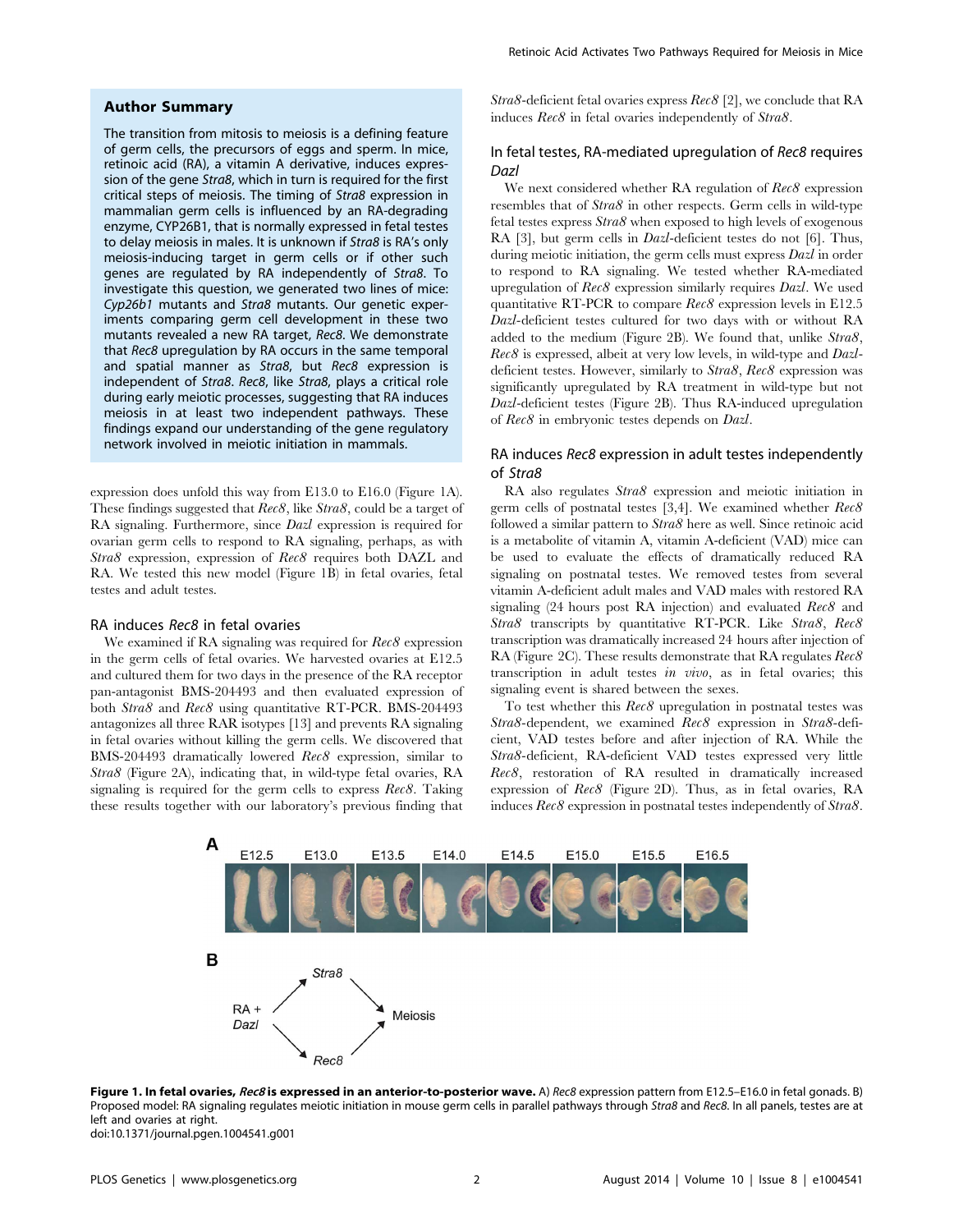

Figure 2. In fetal ovaries and postnatal testes, Rec8 is a target of RA signaling. Quantitative RT-PCR analyses of A) Stra8 and Rec8 transcription in E12.5 ovaries cultured in control medium or with pan-RAR inhibitor added, B) Stra8 and Rec8 transcription in E14.5 control and Dazldeficient testes cultured in control medium or with RA added (Stra8 is undetectable in Dazl-/-; indicated by asterisks), C) Stra8 and Rec8 expression in RA-restored or control adult VAD testes compared to pre-injection, contralateral testes, and D) Rec8 expression in Stra8-deficient VAD adult testes, without and with RA restoration. doi:10.1371/journal.pgen.1004541.g002

## RA induces Rec8 expression in Cyp26b1-deficient fetal testes independently of Stra8

Germ cells in Cyp26b1-deficient fetal testes express Stra8 and several other early meiotic factors at the same time as they do in fetal ovaries because of uninhibited RA signaling [1,7,14](Figure S1). However, whether STRA8 protein is expressed and, if so, whether it influences other early meiotic factors has not been determined. We developed a system of single- and double-mutant mice with which to analyze in vivo the effects of RA signaling on germ cells in the presence and absence of STRA8. We found that STRA8 protein is expressed in Cyp26b1-deficient fetal testes but not in double-mutant Cyp26b1-deficient/Stra8-deficient testes (Figure 3A). We then assayed Rec8 expression in single- and double-mutant fetal testes using quantitative RT-PCR. In both cases, Rec8 expression is higher than in wild type, achieving similar levels in single- and double-mutant samples (Figure 3B). High expression levels in the double mutant indicate that RA induction of  $Rec8$  in  $Cyp26b1$ -deficient fetal testes is independent of Stra8.

## DNA replication, DNA double-strand break formation, and upregulation of Dmc1 are all dependent on STRA8 induction in Cyp26b1-deficient fetal testes

In our studies above, we have established that RA regulates Rec8, and that it does so in parallel to its other known target, Stra8, in fetal ovaries, adult testes and in  $Cyp26b1$ -deficient fetal testes (Figure 1B). Drawing on the comparative model we used to examine Rec8 expression in fetal testes, we explored whether RA regulates other early meiotic factors in parallel to Stra8.

We first tested whether ectopic RA signaling is sufficient to drive DNA replication in germ cells of fetal testes, and, if so, whether this effect is also mediated through STRA8. The thymidine analog 5-bromo-2-deoxyuridine (BrdU) can be incorporated into newly synthesized DNA during S phase. We injected BrdU into pregnant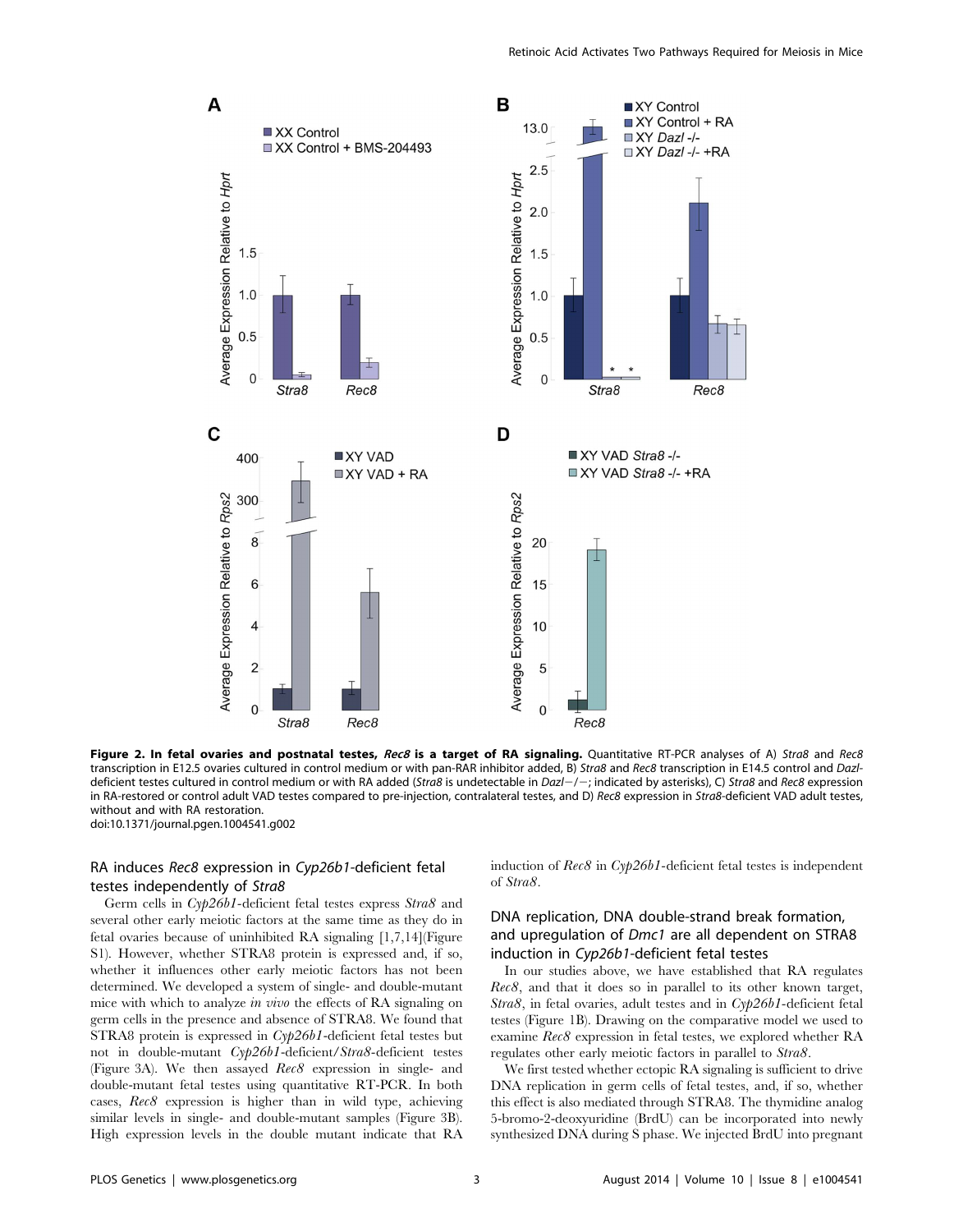

Figure 3. In Cyp26b1-deficient/Stra8-deficient fetal testes, Rec8 is induced by RA signaling. A) Fluorescent immunohistochemical staining for STRA8 protein (green) and GCNA (red) in E15.5 testes of the indicated genotypes (400 x). Scale bar: 50 µm. B) Quantitative RT-PCR analysis of Rec8 transcription in E14.5 gonads of the indicated genotypes. doi:10.1371/journal.pgen.1004541.g003

females, dissected E16.5 fetal gonads and immunostained them with anti-GCNA (a germ cell marker) and anti-BrdU antibodies. In wild-type animals, testicular germ cells have arrested in G0/G1 by E16.5. We can therefore detect ectopic germ cell proliferation in response to STRA8 upregulation by assaying for ongoing DNA replication in E16.5 fetal gonads. BrdU incorporation was evident in germ cells of Cyp26b1-deficient testes (Figure 4A), consistent with transition towards meiosis. In contrast, GCNA-positive germ cells of double-mutant Cyp26b1-deficient/Stra8-deficient testes were uniformly negative for BrdU at E16.5. We conclude that the DNA replication observed in germ cells of Cyp26b1-deficient fetal testes at E16.5 depends on and is mediated through STRA8 (Figure 4A).

We then determined if RA is sufficient in fetal testes to induce DNA double strand breaks (DSBs), which are required for meiotic recombination [15–19], and if the generation of these DSBs is mediated through STRA8 induction. We assayed for the presence of  $\gamma$ H2AX, a phosphorylated histone variant that localizes to DSBs, by immunostaining at E15.5, when DSBs are first observed [20]. Cyp26b1-deficient testes displayed many germ cells positive for  $\gamma$ H2AX, suggesting that DSBs are induced by RA (Figure 4B). In contrast, we rarely observed  $\gamma$ H2AX-positive germ cells in double-mutant Cyp26b1-deficient/Stra8-deficient testes (Figure 4B). This result suggests that the induction of DSBs in Cyp26b1-deficient testes is driven by ectopic RA and STRA8.

Since DSBs arise not only during meiotic recombination but also during apoptosis [21], and apoptosis has been reported in  $Cy/26b1$ -deficient testes [7], we tested whether  $\gamma$ H2AX-positive germ cells observed in Cyp26b1-deficient testes represent meiotic and not simply apoptotic events. We first generated double mutant Cyp26b1-deficient/Bax-deficient embryos. Bax is a proapoptotic gene, and its deletion has been shown to suppress apoptosis in germ cells [14,22,23](Figure S2). Staining in double-mutant  $Cy/26b1$ -deficient/*Bax*-deficient testes revealed many  $\gamma$ H2AXpositive germ cells (Figure 4B), confirming that most  $\gamma$ H2AXpositive germ cells observed in Cyp26b1-deficient testes represent meiotic rather than apoptotic DNA DSBs. Formation of meiotic DNA DSBs thus represents another portion of the meiotic pathway that is STRA8-mediated.

Meiotic DSBs are processed by DMC1, an ortholog of the bacterial strand exchange protein RecA, which commences expression early during meiotic initiation. We compared the effects of RA on Dmc1 expression in Cyp26b1-deficient testes and in double-mutant (Cyp26b1-deficient/Stra8-deficient) testes. The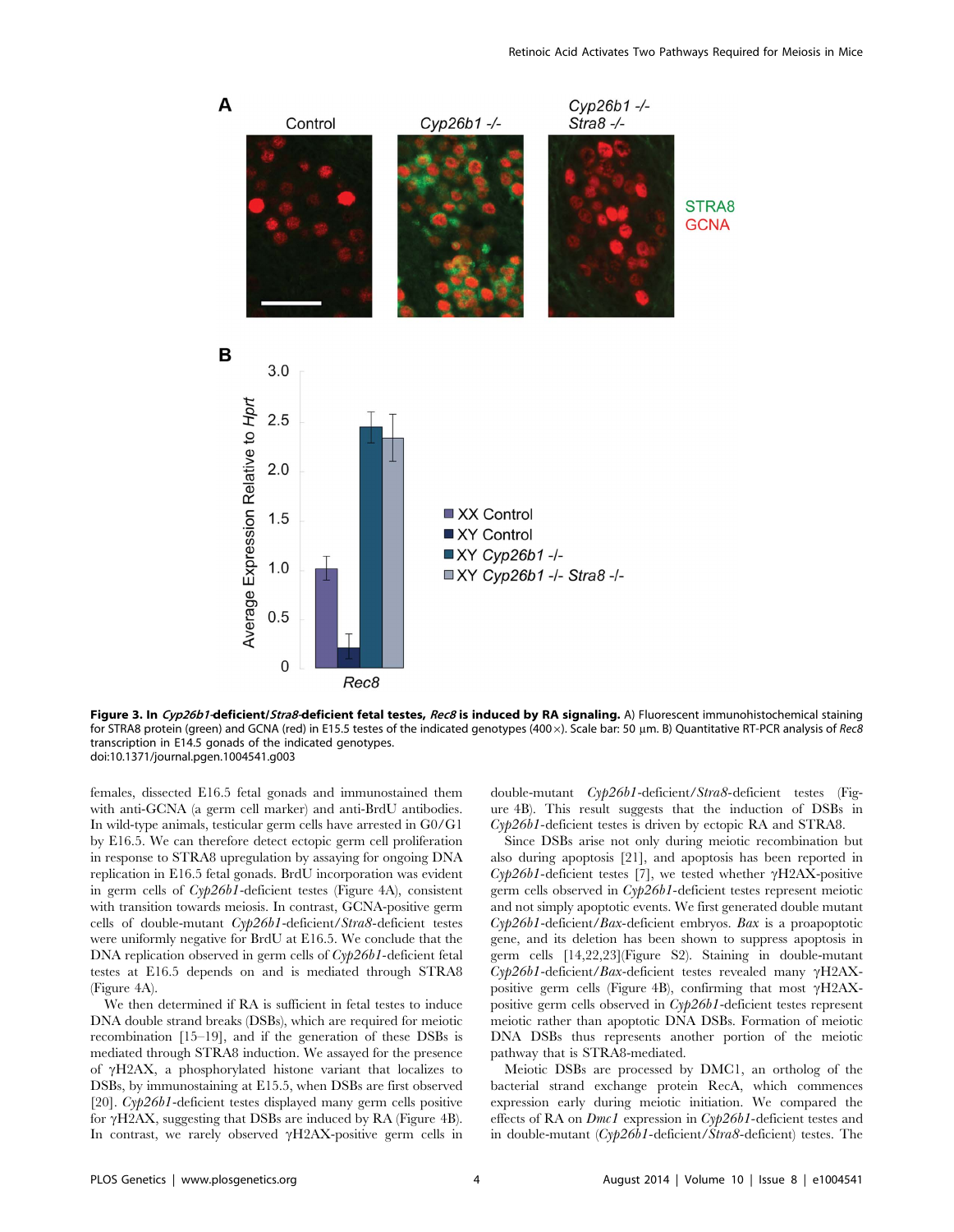

Figure 4. In Cyp26b1-deficient testes, STRA8 induces Dmc1 expression, DNA replication and DNA double-strand break formation. A) Fluorescent immunohistochemical staining for BrdU (green) and GCNA (red) in E16.5 testes of the indicated genotypes (400 x). Scale bar: 50 µm. B) Fluorescent immunohistochemical staining for  $\gamma$ H2AX protein (green) in E15.5 testes of the indicated genotypes (400x). Scale bar: 50 µm. C) Quantitative RT-PCR analysis of *Dmc1* transcription in E14.5 gonads of the indicated genotypes. doi:10.1371/journal.pgen.1004541.g004

 $Cyp26b1$ -deficient testes displayed increased levels of  $Dmc1$ , while levels of Dmc1 in double-mutant testes were similar to controls (Figure 4C). Thus, RA is sufficient to drive Dmc1 expression in fetal testes in vivo, but this induction requires mediation by STRA8.

In summary, it appears that RA induction of STRA8 in fetal testes is required for all of the above-tested markers/processes during early meiosis, with the notable exception of RA-regulated Rec8 expression.

#### Stra8 and Dmc1 are expressed independently of Rec8

To exclude the possibility that induction of Stra8 and its downstream target  $Dmc1$  depends on  $Rec8$  function, we examined Stra8 and  $Dmc1$  expression in  $Rec8$ -deficient  $(Rec8^{mei8/mei8})$ ovaries and testes [9]. As expected, we found no significant difference in Stra8 and Dmc1 expression levels between control and Rec8-deficient E13.5 ovaries (Figure 5A). Similarly, we detected STRA8 and DMC1 proteins in both control and Rec8 deficient adult testes (Figure 5B). We conclude that RA induction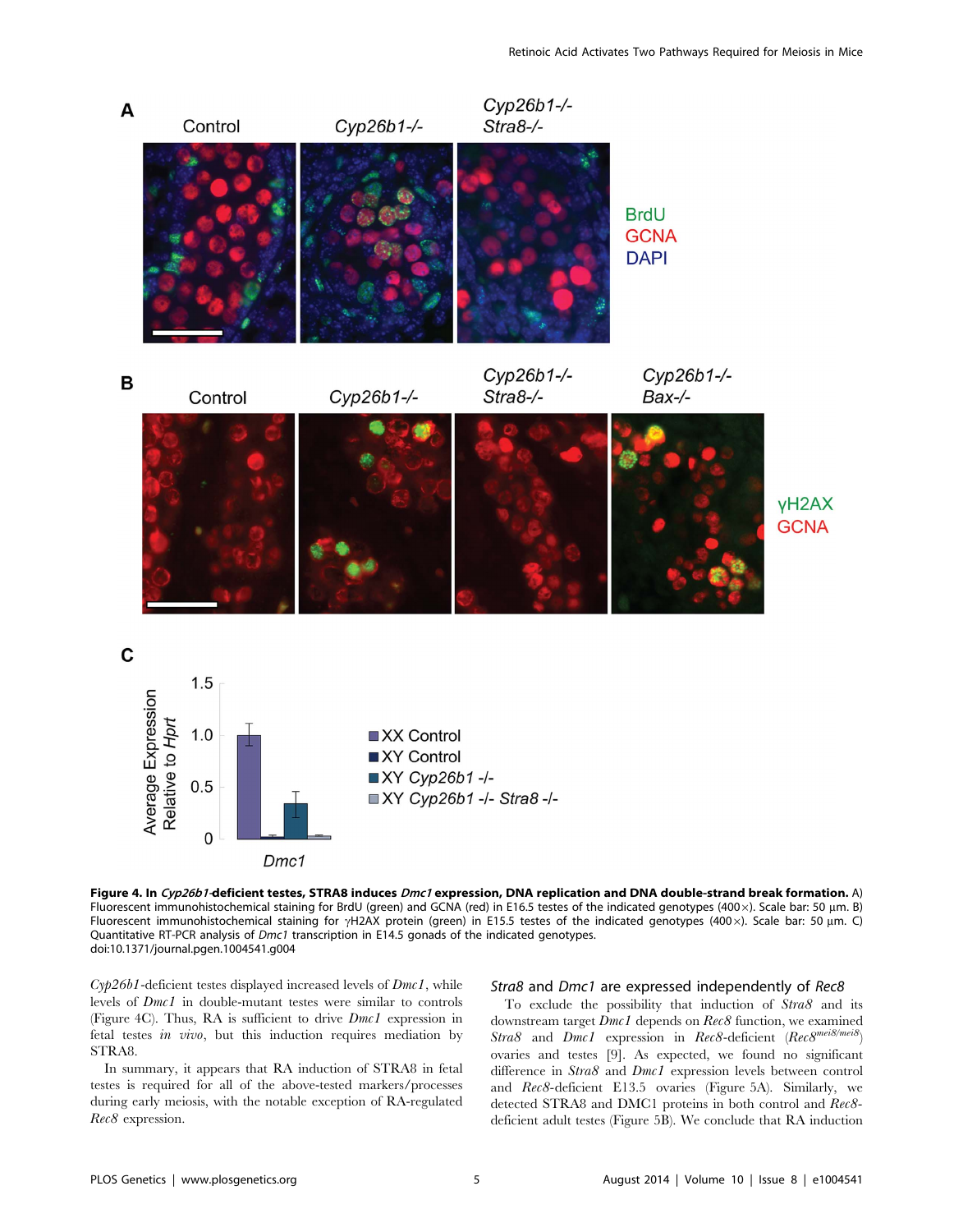

Figure 5. Stra8 and Dmc1 expression in male and female germ cells is independent of Rec8. A) Quantitative RT-PCR analysis of Stra8 and Dmc1 transcription in E13.5 *Rec8-*deficient and control ovaries. B) Colorimetric immunohistochemical staining for STRA8 and DMC1 proteins in<br>control, S*tra8—/—,* and *Rec8<sup>mei8/mei*8 adult testes. Scale bar: 10 µm.</sup> doi:10.1371/journal.pgen.1004541.g005

of Stra8, and its downstream targets, is independent of and occurs in parallel with RA induction of Rec8.

## Discussion

Our findings lead us to conclude that RA plays a broad and encompassing role in regulating and coordinating the transition from mitosis to meiosis in mouse germ cells, in both fetal ovaries and postnatal testes. Surprisingly, RA accomplishes this by independently inducing both Stra8 and Rec8, which both play critical roles in the earliest stages of meiosis. The discovery that RA induction of Stra8 in Cyp26b1-deficient fetal testes mediates DNA replication, DSB formation, and the expression of recombinase Dmc1 provides critical details about the Stra8 pathway. Moreover, Stra8 induction was recently shown to be required for SYCP3 expression in Cyp26b1deficient testes [24]. Rec8 induction is the first component of the molecular program of meiotic initiation shown to be Stra8 independent in mice. Now that Rec8's independent induction has been established, its expression pattern and function invite deeper investigation.

How Rec8 expression is induced by RA remains elusive. Stra8's promoter region contains two putative RA Response Elements (RAREs), suggesting that RA could be turning on this gene directly [25]. A chromatin immunoprecipitation-sequencing (ChIP-Seq) study in embryonic stem cells identified RAR binding sites in both Stra8 and Rec8 promoter regions, suggesting that  $Rec8$  may also be regulated by RA directly [26]. Intriguingly, in the same study,  $Dmc1$ , which is dependent on STRA8, does not show such RAR binding sites, consistent with Stra8 and Rec8 being regulated directly, unlike Stra8's downstream targets.

What purpose does RA upregulation of REC8 serve? It may ensure that  $Rec8$  is expressed during pre-meiotic S phase so that its product can be incorporated into the meiotic cohesin complex that joins sister chromatids. Indeed, germ cells in Rec8-deficient mice later show defects that can be traced to its cohesion function – incorrect synapsis topology and failure at chromosome segregation and chiasmata formation [9,10]. Recent studies also suggest a role for cohesins in direct regulation of gene expression by novel mechanisms involving DNA looping [27,28]. It is presently unknown if Rec8 is a direct transcriptional regulator. However,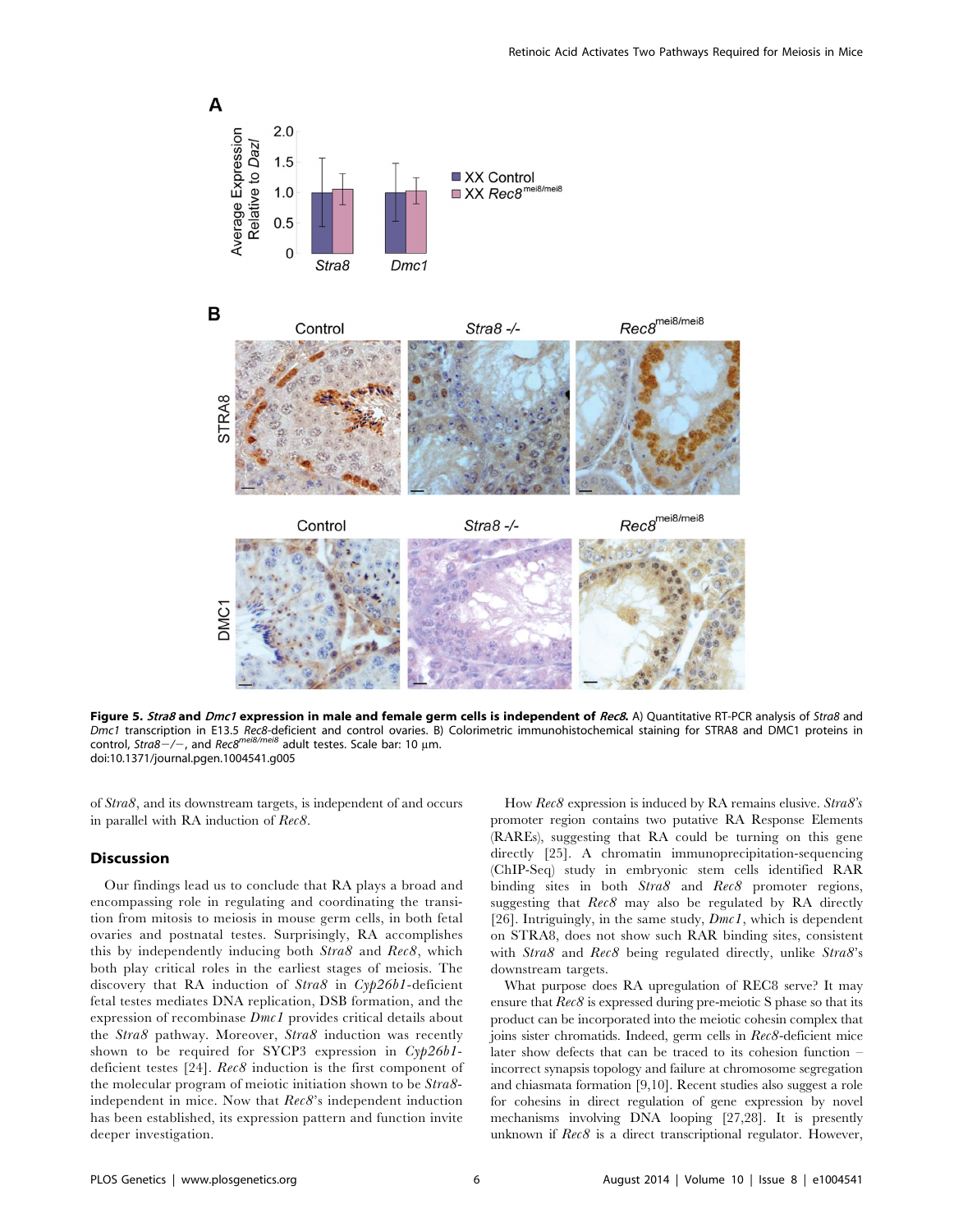Rec8 null animals exhibit partial embryonic lethality and fail to thrive [10], phenotypes hard to reconcile with an exclusive role in germ cell meiotic cohesion.

The mechanisms that govern meiotic initiation have been explored most thoroughly in yeast, and these studies offer interesting parallels to our findings in mice. In both yeast and mice, the decision to initiate the meiotic program is taken prior to pre-meiotic DNA replication [2,29]. Our finding that RA regulates Rec8 is consistent with an early role of RA in this transition, since at least in budding yeast, REC8 associates with chromosomes from late G1 phase [30]. In addition, in both yeast and mice, the decision to initiate meiosis requires an extrinsic signal and an intrinsic competence factor [1,3,6,31,32]. In yeast, the extrinsic signal – nutrient depletion – activates multiple molecular pathways in parallel, and these converge on IME1, which is required for upregulating the expression of meiosisspecific transcripts. However, IME1 is not sufficient to induce meiosis in yeast [33,34]. Our studies show that, analogously, RA activates at least two pathways by regulating Stra8 and Rec8 independently. While many early meiotic processes described so far hinge on STRA8, STRA8 may not be sufficient for meiosis in mice. The search for additional RA targets will likely yield further insights into the networks governing transition from mitosis to meiosis in mammals.

## Materials and Methods

#### Ethics statement

All experiments involving mice were approved by the Committee on Animal Care at the Massachusetts Institute of Technology.

#### Targeted disruption of the Cyp26b1 gene

 $Cyp26b1$ -deficient mice were generated by deleting a 2.9-kb portion of the gene (including exons 4, 5, 6, and the coding region of exon 7) by homologous recombination in embryonic stem (ES) cells (Figure S1). A Cyp26b1/PGK-Neo targeting construct was assembled using PCR products amplified with Advantage HF2 polymerase (Clontech) using mouse (C57BL/6J) genomic BAC RP24-470O13 (GenBank Accession AC159337) as template. The targeting construct was linearized and electroporated into v6.5 ES cells [35]. Cells harboring the construct were selected using neomycin (Invitrogen). ES cell colonies were screened by PCR for homologous integration at both the  $5'$  and  $3'$  arms of the construct. Clones that tested positive by both PCR assays were confirmed by Southern blot analysis using EcoRV and Nde1 restriction endonucleases.

Correctly targeted ES cell clones were injected into Balb/c or C57Bl/6N blastocysts and transferred to pseudopregnant Swiss Webster females. Germline transmission was obtained with one clone, and the resulting homozygous embryos displayed anomalies of limb, eye, and facial development and died at birth, as previously described [7,36]. Embryos were genotyped by PCR, (primer sequences available in Note S1).

### Additional mutant mouse strains

Mice carrying the  $Dazl^{TMHgu}$  allele [37] were generously provided by Howard Cooke, MRC Human Genetics Unit, Western General Hospital, Edinburgh, UK, and Dazl-deficient mice were generated as described previously [6,38]. Stra8 deficient mice were generated as described previously [2,4]. Bax-deficient mice were generated by mating  $Bax^{tm1Sjk/+}$  mice obtained from The Jackson Laboratory (Bar Harbor, ME). Rec8 deficient mice were generated by mating  $Rec8^{mei8/+}$  mice [9], which were generously provided by John Schimenti, Cornell University, Ithaca, New York.

#### Mouse embryo collection and in situ hybridization

Mouse embryos used in whole mount in situ hybridizations and gonad cultures were obtained from matings between CD1 random bred mice (Charles River Labs). Noon of the day when vaginal plug was recorded was considered E0.5. Whole mount in situ hybridizations with the Stra8 probe were performed as previously described [3,39]. Digoxigenin riboprobe for Rec8 was generated by amplifying cDNA fragments by RT-PCR from Rec8 (NM\_020002.2: bases 274–865), and inserting them into TA cloning vector pCR4-TOPO (Invitrogen). Plasmid was linearized with Spe1 or Not1 and transcribed with T7 or T3 respectively to make the antisense and sense probes.

#### RT-PCR

For experiments involving Rec8-deficient mice, total RNAs were prepared from gonads using the RNeasy plus Micro RNA isolation kit (QIAGEN), and reverse transcription was carried out using the high-capacity cDNA reverse transcription kit (Applied Biosystems). For all other experiments, total RNAs were prepared using TRIzol (Invitrogen) extraction followed by DNase (Ambion) treatment, and reverse transcription was carried out using the RETROscript reverse transcription kit (Life Technologies). The resulting total cDNAs were analyzed quantitatively using SYBR Green PCR reagents (Applied Biosystems) with primers for Dmc1, Rec8, Stra8, or Dazl. Expression profiles were tested in triplicate on at least two litters of embryos on an ABI 7500 instrument (Applied Biosystems). Data were analyzed using the comparative  $Ct$  ( $\Delta\Delta$ Ct) method and one-tail, unpaired student T test (significance cutoff p $< 0.01$ ). Results were normalized to  $Rps2$ (VAD experiments on adult testis), Dazl (Rec8-mutant experiments on embryonic ovary), and Hprt (all other experiments). Primers were selected from PrimerBank [40] (Note S1).

#### Immunofluorescent studies of tissue sections

Fetal gonads were dissected in phosphate buffered saline (PBS), fixed in 4% paraformaldehyde overnight at  $4^{\circ}C$ , embedded in paraffin and sectioned. Slides were incubated with anti-GCNA IgM (courtesy of G. Enders, undiluted supernatant), anti-STRA8 (Abcam. 1:100), and anti-phosphoH2A.X (Upstate Cell Signaling Solutions, 1:250 dilution). Colorimetric staining was performed using ABC reagents (Vector Laboratories) and developed with DAB peroxidase substrate (Vector Laboratories).

Sections were mounted in Vectashield Medium with DAPI (Vector Laboratories), and fluorescent staining was obtained using Texas-Red or FITC-conjugated secondary antibodies (Jackson Immunoresearch Laboratories, 1:500 dilution).

### Immunohistochemical studies of tissue sections

Adult testes were fixed in Bouin's solution overnight at  $4^{\circ}C$ , washed with PBS and 70% ethanol, embedded in paraffin, and sectioned at 5 µm thickness. Slides were matured overnight, dewaxed, rehydrated, and heated in 10 mM sodium citrate buffer (pH 6.0) for antigen retrieval. Sections were incubated in 3% hydrogen peroxide for 5 min and blocked in 2.5% normal horse serum (Vector Laboratories) for 80 minutes at room temperature. Later, slides were incubated overnight with anti-STRA8 (Abcam, 1:500) or anti-DMC1 (Santa Cruz Biotechnology, 1:50 dilution). The following day, slides were washed three times in PBS and incubated with anti-rabbit ImmPRESS peroxidase reagent (Vector Laboratories) for 30 minutes. The slides were later developed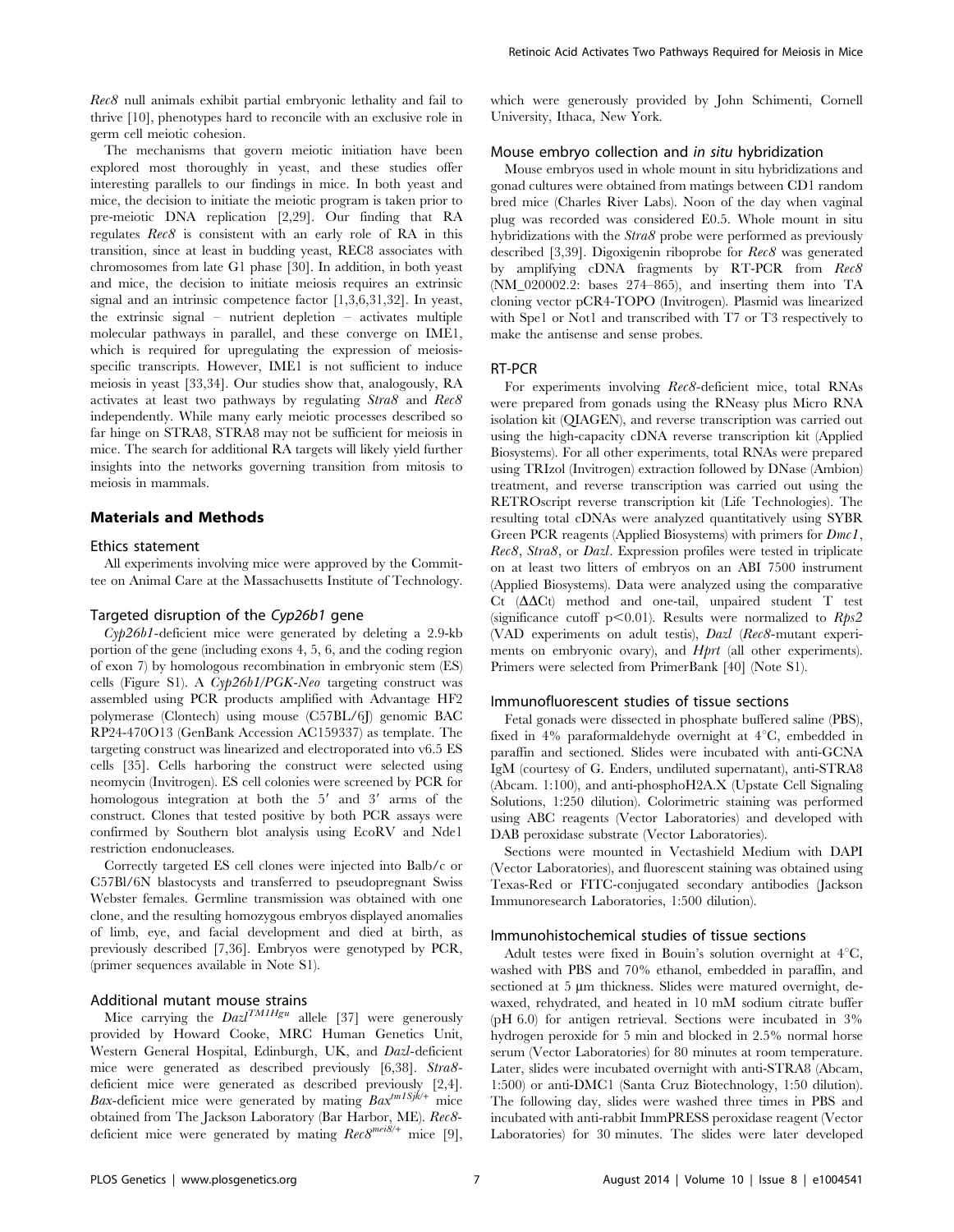using a DAB substrate kit (Vector Laboratories) for 1 minute. The slides were counterstained with Mayer's hematoxylin for 5 minutes and washed in running water, dehydrated, and mounted with Permount (Fisher Scientific).

#### TUNEL analysis

Apoptotic cells were detected in paraffin sections of fetal testes using the Fluorescein in situ Cell Death Detection Kit (Roche Applied Science) and mounted in Vectashield Medium with DAPI (Vector Laboratories).

#### BrdU incorporation

Pregnant females were injected with 5-bromo-2-deoxyuridine (BrdU) solution (50 mg/kg) at 18.5 days post coitum. Six hours later, fetal gonads were dissected. Gonads were then fixed in 4% paraformaldehyde overnight at  $4^{\circ}$ C, embedded in paraffin, and sectioned. Prior to antibody application, sections were treated with denaturing reagent (3.5N HCl) for 2 min. Incorporated BrdU was detected using anti-BrdU (Accurate Chemical & Scientific Corp., 1:500 dilution) in anti-GCNA IgM supernatant.

#### Mouse fetal gonad culture

Pregnant female mice were sacrificed by cervical dislocation and embryos were removed into PBS solution. After determining tail somite number, fetal ovaries and mesonephroi were dissected. One gonad from each embryo was then placed in a  $35 \mu l$  droplet of culture media (DME +10% FBS) supplemented with either 5  $\mu$ M pan-RAR inhibitor BMS-204493 (Bristol-Myers Squibb) or all trans RA (Sigma) dissolved in ethanol in a Petri plate. Control media contained vehicle (ethanol) alone. Petri plates were then inverted and placed within larger plates containing water and incubated at  $37^{\circ}$ C with  $5\%$  CO<sub>2</sub>. Media was replaced after 24 hours. After 48 hours, tissue was removed from media, mesonephroi were dissected off and ovaries were placed individually into TRIzol reagent (Invitrogen). Samples were then processed for quantitative RT-PCR as described above.

#### Analysis of Rec8 expression in vitamin-A-deficient testes

Adult female mice (129/SvJ) were fed a Vitamin-A-Deficient (VAD) diet (Harlan Teklad, Indianapolis) for at least 2 weeks before mating and throughout pregnancy. Their male offspring were fed a VAD diet for 13–14 weeks. In the first experiment with wild-type animals, one testis was removed from each animal and cut into two pieces; one fixed in Bouin's solution for histological assessment of spermatogenesis and the other placed in TRIzol (Invitrogen) for RNA extraction to serve as a pre-injection control in RT-PCR analysis. Incisions were sutured and the animals recovered for 24 h. Three animals with similarly deficient

#### References

- 1. Bowles J, Knight D, Smith C, Wilhelm D, Richman J, et al. (2006) retinoid signaling determines germ cell fate in mice. Science 312: 596–600.
- 2. Baltus AE, Menke DB, Hu YC, Goodheart ML, Carpenter AE, et al. (2006) in germ cells of mouse embryonic ovaries, the decision to enter meiosis precedes premeiotic dna replication. Nat Genet 38: 1430–1434.
- 3. Koubova J, Menke DB, Zhou Q, Capel B, Griswold MD, et al. (2006) retinoic acid regulates sex-specific timing of meiotic initiation in mice. Proc Natl Acad Sci U S A 103: 2474–2479.
- 4. Anderson EL, Baltus AE, Roepers-Gajadien HL, Hassold TJ, de Rooij DG, et al. (2008) stra8 and its inducer, retinoic acid, regulate meiotic initiation in both spermatogenesis and oogenesis in mice. Proc Natl Acad Sci U S A 105: 14976–14980.
- 5. Menke DB, Koubova J, Page DC (2003) sexual differentiation of germ cells in xx mouse gonads occurs in an anterior-to-posterior wave. Dev biol 262: 303–312. 6. Lin Y, Gill ME, Koubova J, Page DC (2008) germ cell-intrinsic and -extrinsic

factors govern meiotic initiation in mouse embryos. Science 322: 1685–1687.

spermatogenesis (as judged by pre-injection testicular histology) were injected with 100 µl of 7.5 mg/ml all-trans retinoic acid (Sigma) in 10% ethanol/90%sesame oil solution. The animals' remaining testes were harvested 24 h after injection. In contrast, both testes were harvested from two Stra8-deficient VAD animals at the same time (one was analyzed histologically to confirm depletion) and compared to testes harvested from two RA-restored Stra8-deficient animals. Quantitative RT-PCR analysis was performed, in triplicate, using Stra8 and Rec8 primers, and Rps2 was used as a normalization control (primer sequences in Note S1).

Retinoic Acid Activates Two Pathways Required for Meiosis in Mice

## Supporting Information

Figure S1 Targeted disruption of the Cyp26b1 locus on mouse chromosome 6. A) Homologous recombination removes exons 4, 5, 6 and the coding portion of exon 7, and replaces them with a loxP-PGK-Neo-loxP selection cassette. B) Correctly targeted ES cell clones were confirmed by Southern blot analysis (E, EcoRV; N, Nde1). Positions of 5' (red) and 3' (green) probes are shown in part A. C) E14.5  $Cyp26b1-/-$  embryos exhibit defects in limb and facial development as previously reported (Yashiro et al., 2004). D) Whole-mount in situ hybridization with Stra8 probe reveals staining in  $Cyp26b1-/-$  testes. E) Quantitative real-time PCR shows increase in Stra8 expression levels in  $Cyp26b1-/$ testes.

(PDF)

Figure S2 Immunohistochemical staining for MVH protein (red) and TUNEL staining (green) in E15.5 control ovary and testis, Cyp26b1-deficient testis, and double-mutant (Cyp26b1 deficient, Bax-deficient) testis. (PDF)

Note S1 Primer sequences for genotyping Cyp26b1-deficient mice and RT-PCR analyses. (DOCX)

#### Acknowledgments

We thank Howard Cooke for  $DazI^{TMHg8/+}$  mice, John Schimenti for Rec8<sup>mei8/+</sup> mice, Ericka Anderson for cDNA from VAD Stra8-deficient testes, Bristol-Myers Squibb for RAR antagonist BMS-204493, George Enders for anti-GCNA antisera, and Greg Dokshin, Jennifer Hughes, and Katherine Romer for critical reading of the manuscript.

#### Author Contributions

Conceived and designed the experiments: JK MDG DCP. Performed the experiments: JK YCH TB YQSS MEG MLG CAH. Analyzed the data: JK YCH TB YQSS MEG CAH MDG. Wrote the paper: JK DCP.

- 7. Maclean G, Li H, Metzger D, Chambon P, Petkovich M (2007) apoptotic extinction of germ cells in testes of cyp26b1 knockout mice. Endocrinology 148: 4560–4567.
- 8. Griswold MD, Hogarth CA, Bowles J, Koopman P (2012) initiating meiosis: the case for retinoic acid. Biol reprod 86: 35.
- 9. Bannister LA, Reinholdt LG, Munroe RJ, Schimenti JC (2004) positional cloning and characterization of mouse mei8, a disrupted allelle of the meiotic cohesin rec8. Genesis 40: 184–194.
- 10. Xu H, Beasley MD, Warren WD, van der Horst GT, Mckay MJ (2005) absence of mouse rec8 cohesin promotes synapsis of sister chromatids in meiosis. Dev cell 8: 949–961.
- 11. Yao HH, Dinapoli L, Capel B (2003) meiotic germ cells antagonize mesonephric cell migration and testis cord formation in mouse gonads. Development 130: 5895–5902.
- 12. Bullejos M, Koopman P (2004) germ cells enter meiosis in a rostro-caudal wave during development of the mouse ovary. Mol reprod dev 68: 422–428.